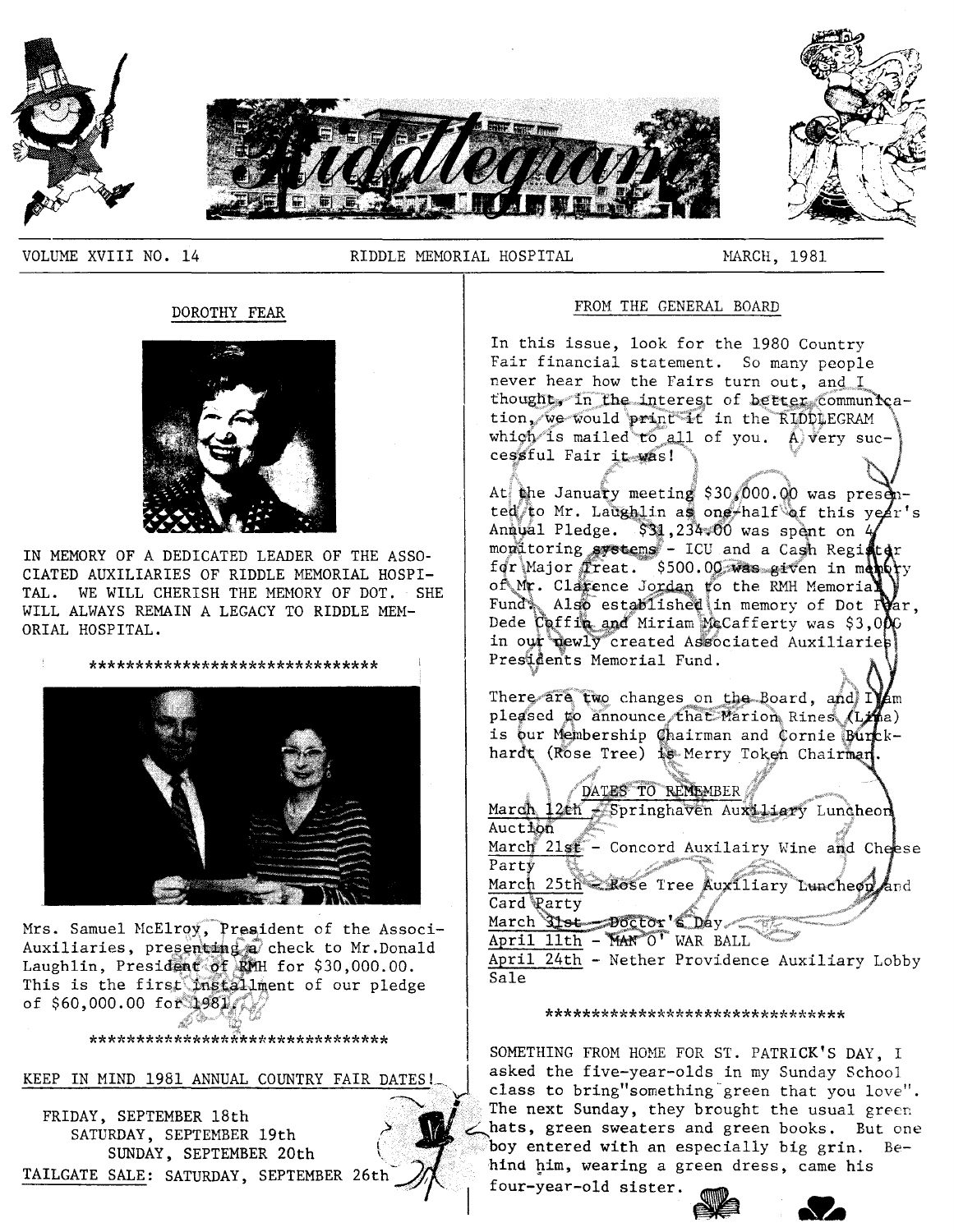# RMH ADDS NEW INSTRUMENT FOR FASTER, ACCURATE BLOOD ANATYSES



In order to increase labor efficiency and to improve patient care, Riddle Memorial Hospital has installed an Automatic Clinical Analyzer ('aca'), a new sophisticated instrument to automatically analyze blood serum and other body fluids. This system, developed by the DuPont Company, performs rapid and accurate Chemical analyses of body fluids.

According to Hr. Donald L. Laughlin, President of RNH, "The 'aca' represents a major investment for our Hospital and gives our Laboratory the added capacity to respond to the growing need for quick and accurate diagnostic tests day and night."

The 'aca' has the basic capability of performing up to 60 diagnostic tests. Test results can be obtained from the instrument in less than eight minutes. Use of the 'aca' for routine and emergency procedures makes it a valuable asset to the Laboratory. The 'aca' provides expanded capabilities without increasing the staff, thus leading to cost containment economies.

#### \*\*\*\*\*\*\*\*\*\*\*\*\*\*\*\*\*\*\*\*\*\*\*\*\*\*\*\*\*\*\*\*\*

#### EVERYBODY HAS SOMETHING TO OFFER



PEG PINKERTON HAS OVER 7,000 HOURS. PEG STARTED AT RIDDLE MEMORIAL HOSPITAL IN 1965. PEG VOLUNTEERS ON THE RECEPTION DESK, TAKES BABY PHOTOS, AND WORKS IN THE THRIFT SHOP!



Clarence L. Jordan, a devoted and long time supporter of the Associated Auxiliaries and Riddle Memorial Hospital, died on January 2, 1981, at the age of 84.

Mr. Jordan was elected to the original Board of Directors of RMH and continued to serve as a member until 1975.

Mr. Jordan had a deep and sincere admiration for the work done by the members of the Associated Auxiliaries. He had a particular interest in the Souvenir Program of the Annual Country Fair and for many years wrote the editorial content. Mr. Jordan had been Executive Vice President of N. W. Ayer & Son Advertising. His vast experience and knowledge are reflected in the written material in our Program.

Mr. Jordan is survived by his wife, Helen, a son Jerry, and three grandchildren. The members of the Associated Auxiliaries extend sincere sympathy to them in their loss.

#### \*\*\*\*\*\*\*\*\*\*\*\*\*\*\*\*\*\*\*\*\*\*\*\*\*\*\*\*\*\*\*\*\*

No one knows how far he can grow-------he only knows how far he has grown.

How do you go about growing?

By wanting to ..... . By working at it...

By opening your eyes, your ears, your heart, and your mind to new vistas, new voices, new information and ideas!.......

THINK ABOUT IT

AND GROW!!!!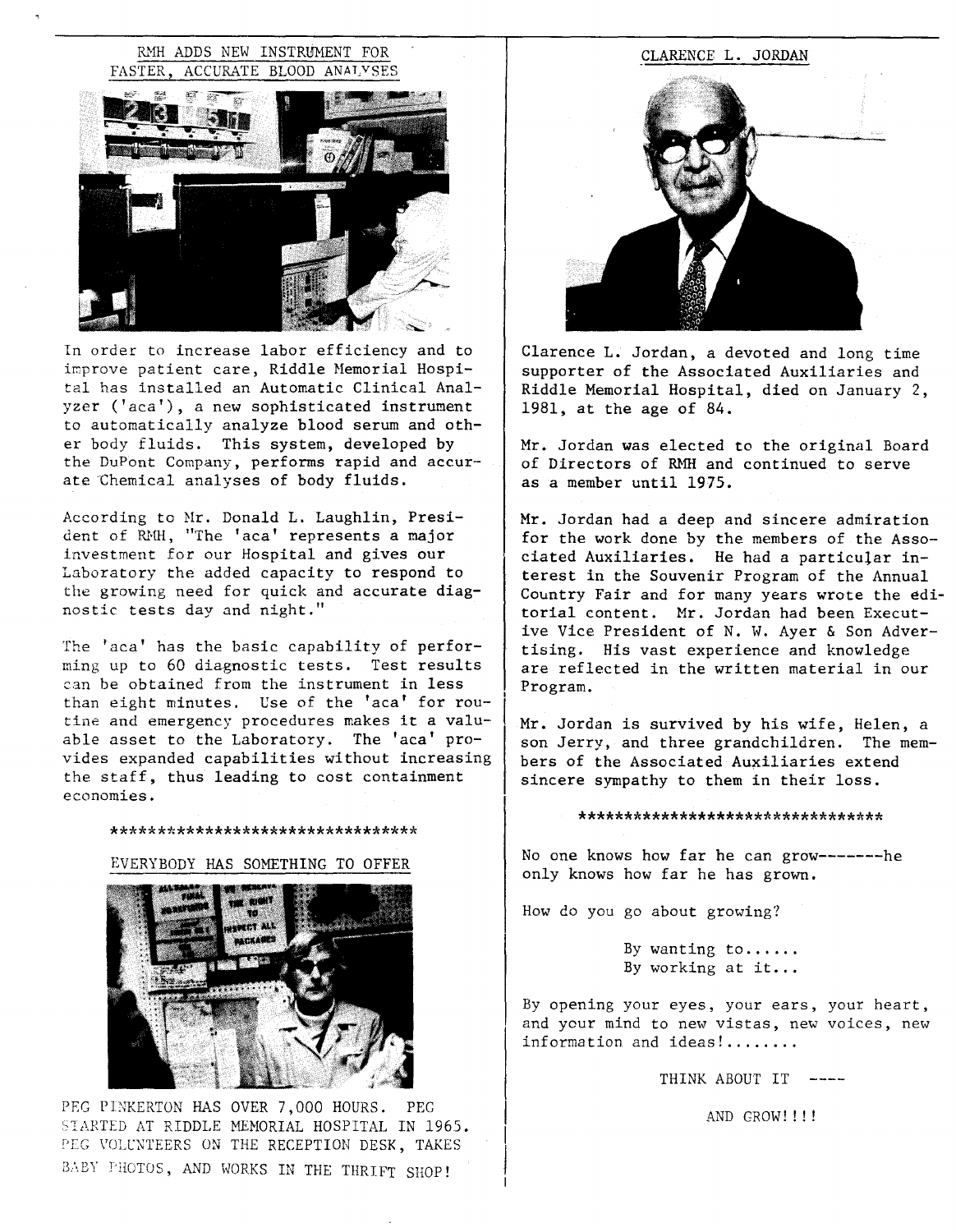| LISTED BELOW IS THE TREASURER'S REPORT FOR THE 1980 COUNTRY FAIR |                       |                 |                            |  |
|------------------------------------------------------------------|-----------------------|-----------------|----------------------------|--|
| PROJECT                                                          | INCOME                | <b>EXPENSES</b> | PROFIT                     |  |
| #1 Handeraft                                                     | 422.75<br>\$          | \$<br>31.19     | 391.56<br>\$.              |  |
| #3A-B Men's Games                                                | 3,765.27              | $-0 -$          | 3,765.27                   |  |
| $#4$ Ring Toss                                                   |                       |                 |                            |  |
| $#7$ Bean Bag                                                    |                       |                 |                            |  |
| $#14$ Lollipop Tree)                                             | 1,453.54              | 358.86          | 1,094.68                   |  |
| #5A Sloppy Joes                                                  | 744.00                | 332.67          | 411.33                     |  |
| #5 Country Store                                                 | 892.12                | $-0 -$          | 892.12                     |  |
| #6A-B Hoagies, Water Ice, Cotton Candy                           | 2,202.35              | 1,364.22        | 838.13                     |  |
| #8 Hot Dogs                                                      | 2,129.05              | 575.81          | 1,553.24                   |  |
| #8A Soda                                                         | 2,115.07              | 1,315.50        | 799.57                     |  |
| #9A Beehive                                                      | 532.45                | $-0 -$          | 532.45                     |  |
| #9B Chances                                                      | 6,681.00              | 1,851.00        | 4,830.00                   |  |
| #10 MAB Jewelers                                                 | 773.00                | $-0 -$          | 773.00                     |  |
| $l$ 12 Toys                                                      | 263.26                | 524.25          | $-260.99$                  |  |
| #20 Arts & Crafts                                                | 590.00                | $-0 -$          | 590.00                     |  |
| $#25$ Soup                                                       | 954.60                | $-0 -$          | 954.60                     |  |
| $#26$ Weekender                                                  | 248.05                | $-0 -$          | 248.05                     |  |
| #28 Balloons                                                     | 627.80                | 502.24          | 125.56                     |  |
| #29 Hamburgers & F.E.                                            | 1,780.60              | 943.77          | 836.83                     |  |
| #30 Ball Roll                                                    | 597.79                | $-0 -$          | 597.79                     |  |
| #31 Treasure Chest                                               | 956.24                | $-0 -$          | 956.24                     |  |
| #32 Cake Booth                                                   | 1,081.61              | $-0 -$          | 1,081.61                   |  |
| $#33$ Bingo                                                      | 1,465.77              | $\cdot$ - 0 -   | 1,465.77                   |  |
| #34 Stuffed Animals                                              | 1,444.86              | 440.54          | 1,004.32                   |  |
| $#35$ Sand Box                                                   | 92.46                 | $-0 -$          | 92.46                      |  |
| #37 lce Cream                                                    | 1,293.00              | 969.75          | 323.25                     |  |
| #39A Rides                                                       | 22,360.87             | 13,360.50       | .9,000.37                  |  |
| #39B Helicopter                                                  | 1,660.00              | 600.00          | 1,060.00                   |  |
| #39C Helicopter Chances                                          | 35.25                 | $-0 -$          | 35.25                      |  |
| $#40$ Entrance                                                   | 8,217.12              | $-0 -$          | 8,217.12                   |  |
| #41 Funnel Cakes & Birch Beer                                    | 2,589.45              | 1,812.62        | 776.83                     |  |
| Tailgate Sale                                                    | 2,682.53              | 382.63          | 2,299.90                   |  |
| Program                                                          | 10,355.00             | 7,678.67        | 2,676.33                   |  |
| #9C N.P. Doll Chances                                            | 101.15                | $-0 -$          | 101.15                     |  |
| #9D Marinonette Chances                                          | 22.25                 | 0 -             | 22.25                      |  |
| #9E Flyers Tickets Chances                                       | 86.00                 | $0 -$           | 86.00                      |  |
| $\#9F$ Camera Chances                                            | 33.30                 | $-0 -$          | 33.30                      |  |
| TOTALS                                                           | \$81,249.56           | \$33,044.22     | \$48,205.34                |  |
|                                                                  | Less Capital Expenses |                 |                            |  |
|                                                                  |                       | TOTAL PROFIT    | \$12,618.73<br>\$35,586.61 |  |
|                                                                  |                       | Ŷ.              | 378.62                     |  |

RIDDLE RAP...... Everyone expresses their thanks to the lovely Pre-Ball Party held at the home of DR. & MRS. PETER V. PALENA. The Palenas are a perfect host and hostess. A delightful party!.....ANN VAN NORDEN, Chairman of the MAN O' WAR BALL is sending her Patron letters for the Ball. Ann requests the names of each Auxiliary Ball Chairman as soon as possible. THE BALL IS THE SOCIAL EVENT OF THE YEAR. A WONDERFUL, WONDERFUL TIME FOR ALL!.....Our new Membership Chair-

man is MARION RINES. We wish Marion success. Thanks to LORI SHOCKLEY for her film presentation of the New Dimensions Fund Drive..... SALLY McPHILLIMY is very busy as Country Fair Chairman. Her enthusiasum is contesious. NINA CRUICE is Co-Chairman. A great team!...... JAYNE SCHNEIDER proudly showing a pheto of her beautiful little granddaughter Sarah. Sure to be "Miss America 1997"!......JINKS JONES and pretty twin daughters busy at the Thrift Shop, plus darling daughter-in-law. A (Continued - Last Page)

TOTAL

Ï

 $$35,965.23$